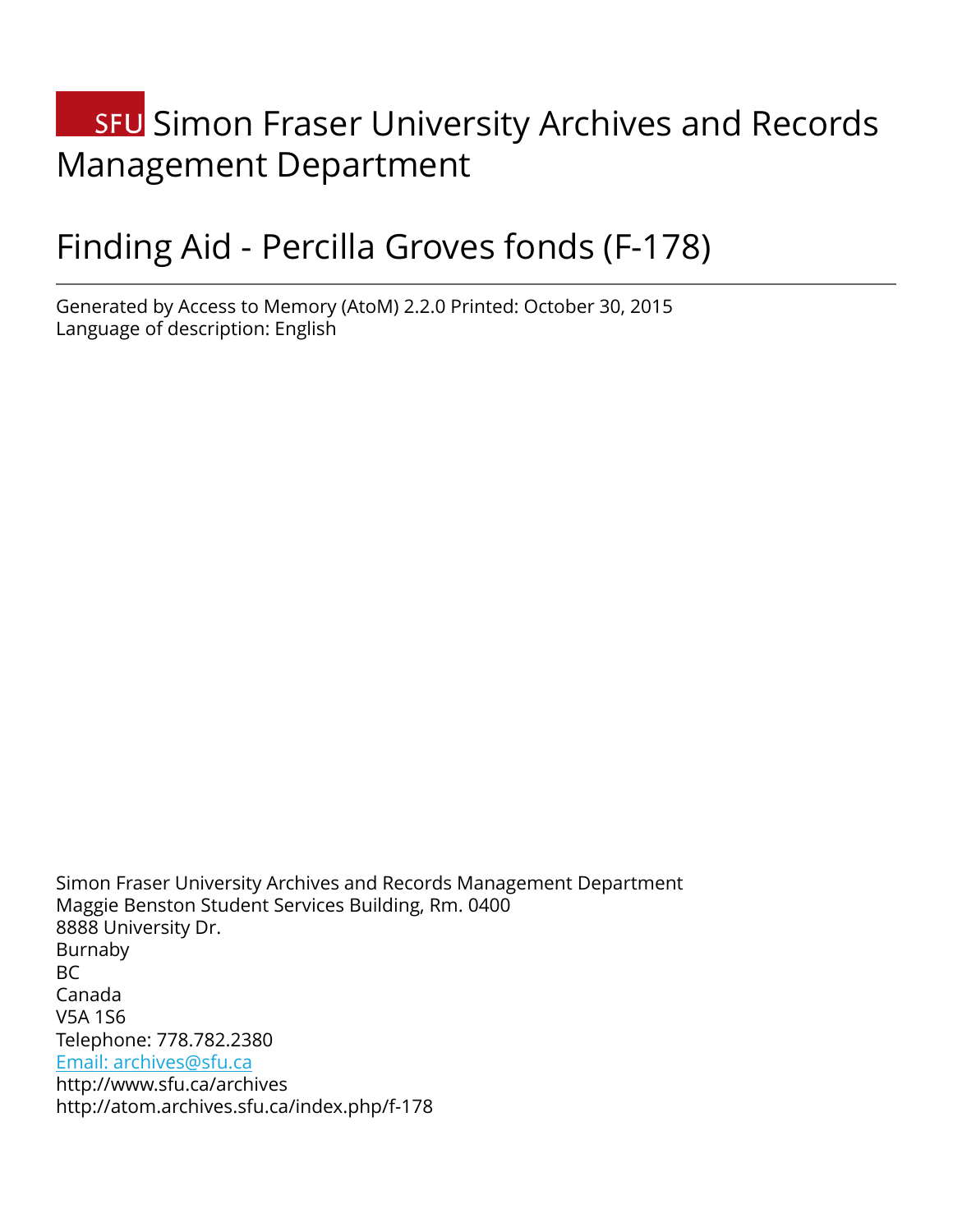## Table of contents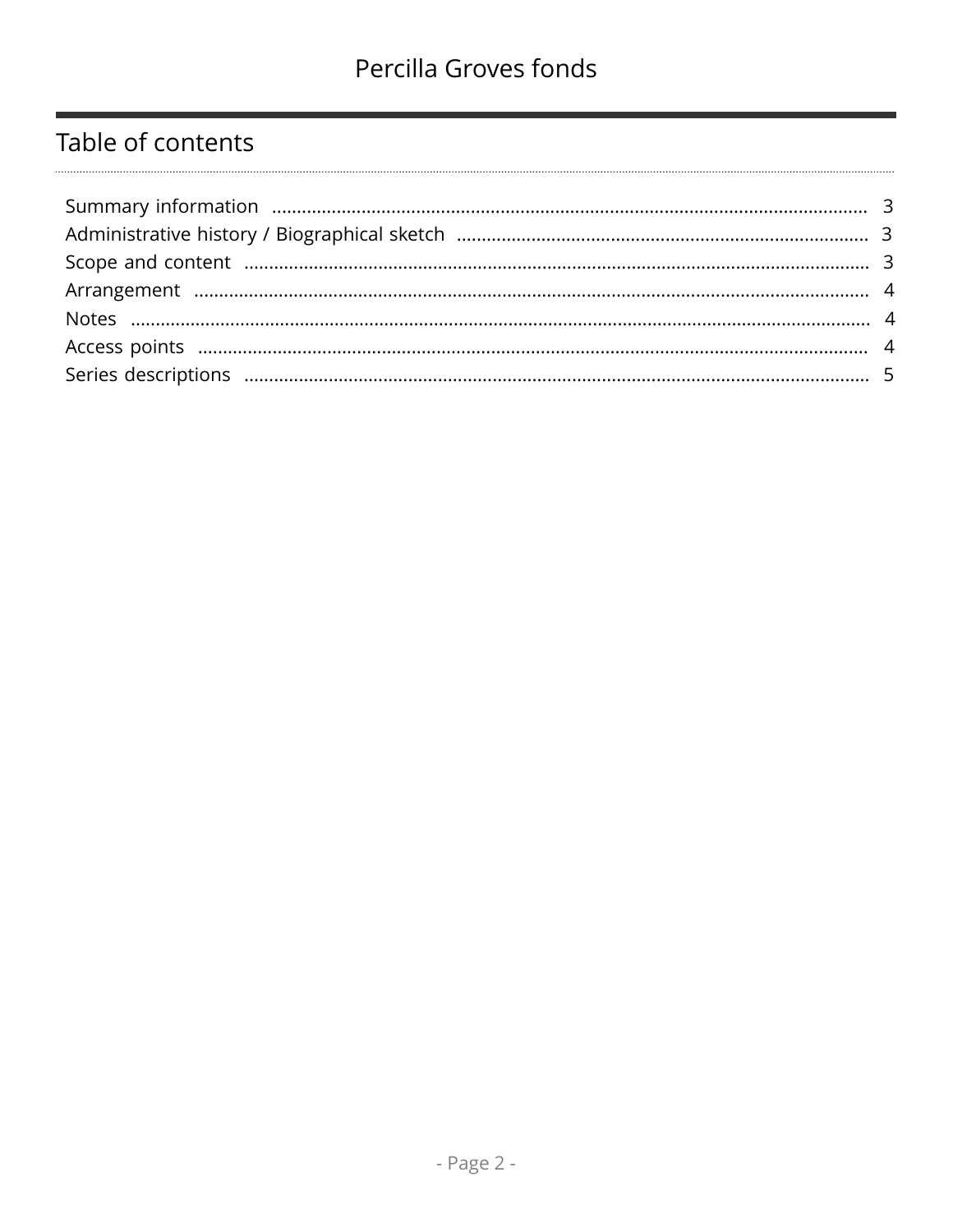# <span id="page-2-0"></span>Summary information

| Repository:<br>Title:                           | Simon Fraser University Archives and Records Management<br>Department<br>Percilla Groves fonds |
|-------------------------------------------------|------------------------------------------------------------------------------------------------|
| ID:                                             | $F-178$                                                                                        |
|                                                 |                                                                                                |
| Date:                                           | 1974 - 1980 (date of creation)                                                                 |
| Physical description:                           | 7 cm of textual records<br>1 textile artifact<br>4 photographs                                 |
| Dates of creation,<br>revision and<br>deletion: |                                                                                                |
| Note [generalNote]:                             | PHYSICAL DESCRIPTION<br>4 photographs located in F-178-0-0-0-5                                 |

## <span id="page-2-1"></span>Administrative history / Biographical sketch

#### Note

Percilla Groves was a charter member of Local 2 of the Association of University and College Employees, an independent union founded on feminist principles. She served as the library representative on the first and second AUCE Local 2 contract committees and chaired the committee at various times. As of 2003, she is a librarian at SFU. An autobiographical sketch is available in the hard copy version of the finding aid maintained in the Archives Reading Room.

### <span id="page-2-2"></span>Scope and content

The fonds consists of three notebooks that pertain to the negotiation of a first contract between AUCE Local 2 and the University, negotiation for subsequent contracts, the strike of 1979, and the formation of a teaching assistant's union. Also includes four photographs and a t-shirt.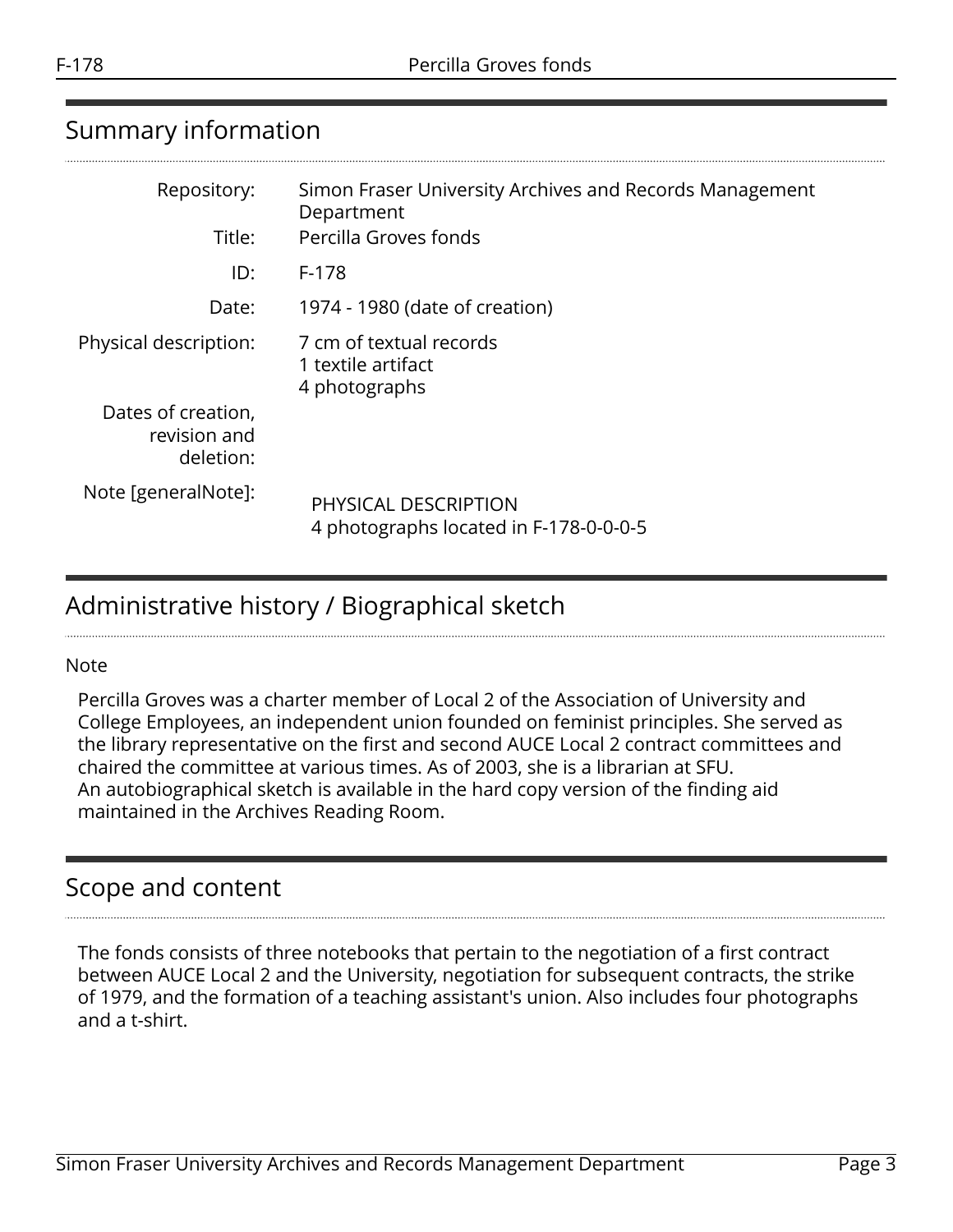#### <span id="page-3-1"></span>Notes

#### Title notes

Source of title proper: Title of the fonds is based on the name of its creator.

#### Immediate source of acquisition

The textual records were donated to the Archives by Percilla Groves in 2003. The "AUCE Strikers" t-shirt was donated to the Archives in 2006.

#### <span id="page-3-0"></span>Arrangement

The files were arranged by the archivist.

#### Restrictions on access

The files are open with no restrictions.

#### Finding aids

An autobiographical sketch is available in the hard copy version of the finding aid maintained in the Archives Reading Room.

#### Related material

Please see the inventory for the Association of University and College Employees (AUCE) Colletion, F-120; and the inventory for the Teaching Support Staff Union (TSSU) Fonds, F-38.

#### Accruals

All accessions have been processed as of February 2006. No further accruals are expected.

#### Other notes

- Publication status: published
- Level of detail: Full
- Status description: Revised

### <span id="page-3-2"></span>Access points

- Association of University and College Employees, Local 2
- Photographic material (documentary form)